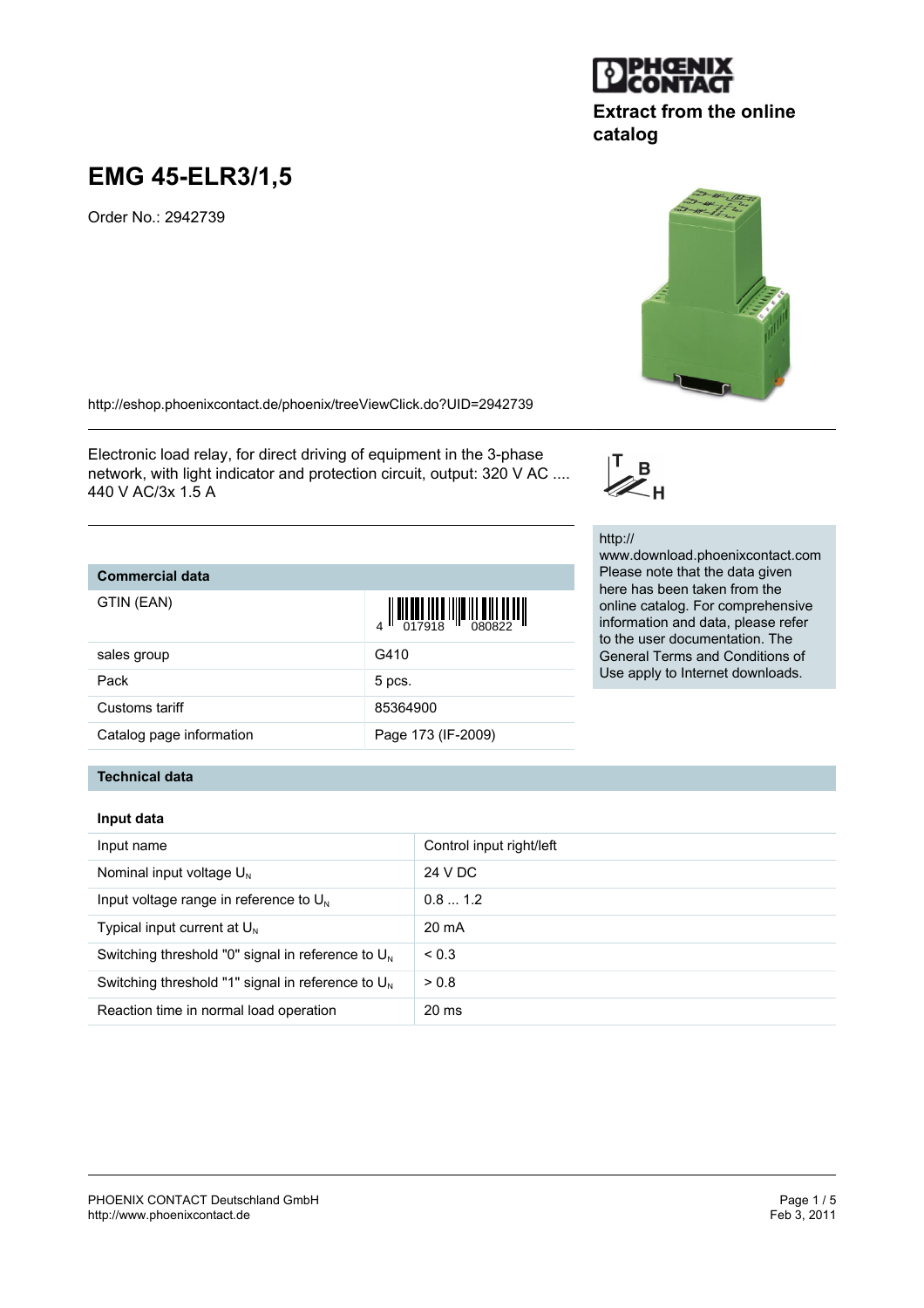| Transmission frequency        | 1 Hz (With ohmic load)                                                            |
|-------------------------------|-----------------------------------------------------------------------------------|
|                               | 1 Hz (At cos $φ = 0.5$ )                                                          |
| Input name                    | Device supply                                                                     |
| Protective circuit            | Protection against polarity reversal Series polarity protection<br>diode          |
|                               | Surge protection                                                                  |
| Status display                | <b>Yellow LED</b>                                                                 |
| Output data, load relay       |                                                                                   |
| Output name                   | AC output                                                                         |
| Nominal output voltage        | 400 V AC                                                                          |
| Nominal output voltage range  | 320 V AC  440 V AC                                                                |
| Periodic peak reverse voltage | 600 V (load relay is not suitable for the construction of reversing<br>circuits.) |
| Mains frequency               | 50 Hz                                                                             |
|                               | 60 Hz                                                                             |
| Continuous load current       | max. 1.5 A (see derating curve)                                                   |
| Leakage current               | Typ. 7 mA                                                                         |
| Residual voltage              | Typ. $1 V$                                                                        |
| Surge current                 | 100 A (tp = 10 ms, at 25 °C)                                                      |
| Type of protection            | <b>RC</b> element                                                                 |
| Protective circuit/component  | <b>RC</b> element                                                                 |
| Type of protection            | Surge protection                                                                  |
|                               |                                                                                   |
| <b>Connection data</b>        |                                                                                   |

| Type of connection                     | Screw connection      |
|----------------------------------------|-----------------------|
| Stripping length                       | 8 mm                  |
| Conductor cross section solid min.     | $0.2$ mm <sup>2</sup> |
| Conductor cross section solid max.     | $4 \text{ mm}^2$      |
| Conductor cross section stranded min.  | $0.2$ mm <sup>2</sup> |
| Conductor cross section stranded max.  | $2.5$ mm <sup>2</sup> |
| Conductor cross section AWG/kcmil min. | 24                    |
| Conductor cross section AWG/kcmil max  | 12                    |
| Screw thread                           | M <sub>3</sub>        |
|                                        |                       |

### **General data**

| Width  | 45 mm |
|--------|-------|
| Height | 75 mm |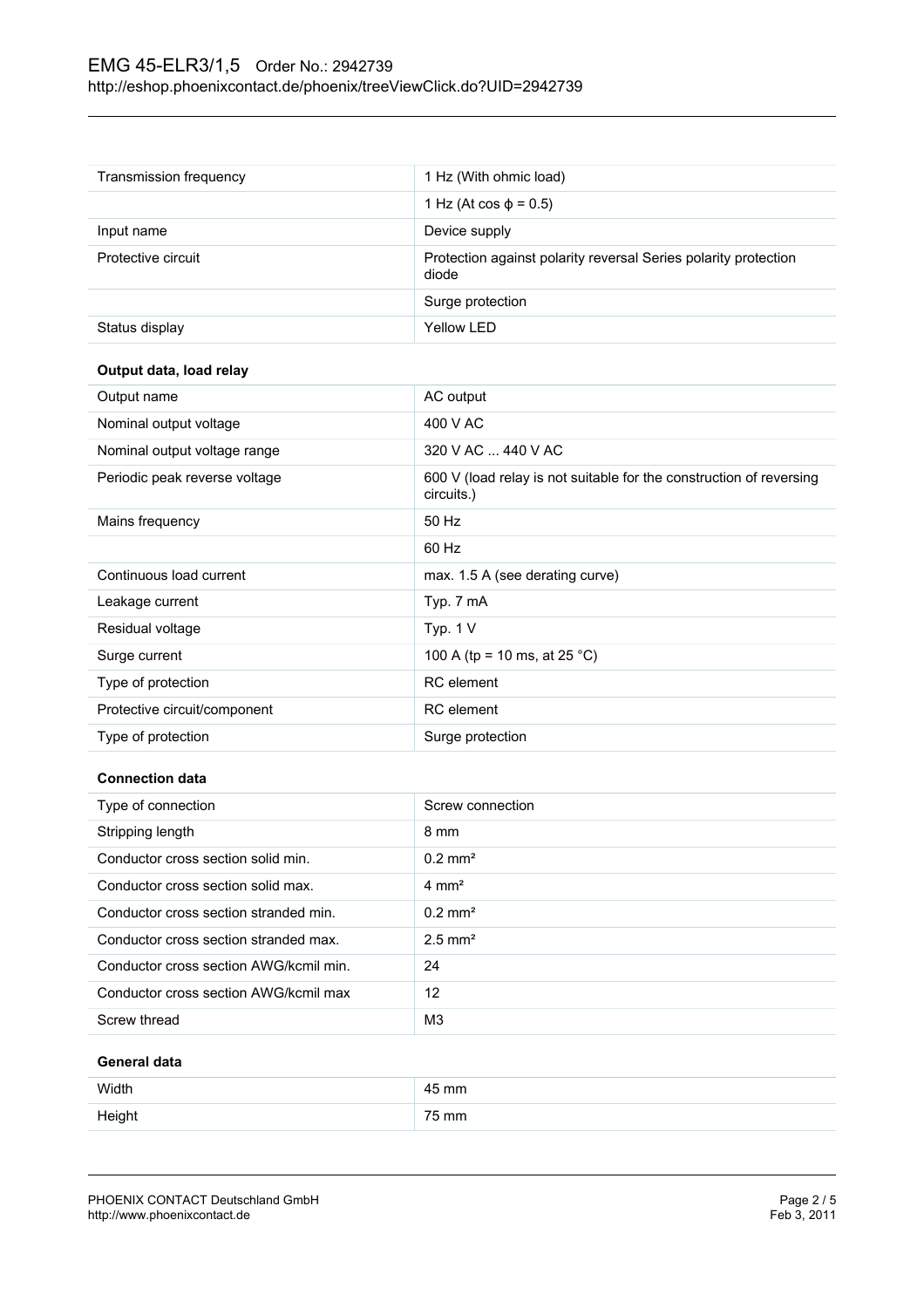| Depth                                   | 82.5 mm                                               |
|-----------------------------------------|-------------------------------------------------------|
| Test voltage input/output               | $3.5$ kV                                              |
| Ambient temperature (operation)         | $-20 °C  55 °C$                                       |
| Ambient temperature (storage/transport) | $-20 °C  70 °C$                                       |
| Mounting position                       | Vertical (horizontal DIN rail)                        |
| Assembly instructions                   | Can be aligned with > 20 mm spacing                   |
| Operating mode                          | 100% operating factor                                 |
| Degree of protection                    | IP <sub>20</sub>                                      |
| Name                                    | Air and creepage distances between the power circuits |
| Standards/regulations                   | EN 50178                                              |
|                                         | <b>Basic insulation</b>                               |
| Name                                    | Power station requirements                            |
|                                         | <b>EMC</b> regulations                                |
| Standards/regulations                   | EN 61000-6-2                                          |
|                                         | EN 61000-6-4                                          |

**Certificates / Approvals**

 $\mathbb{C}$ 

Certification GOST

# **Diagrams/Drawings**

Block diagram

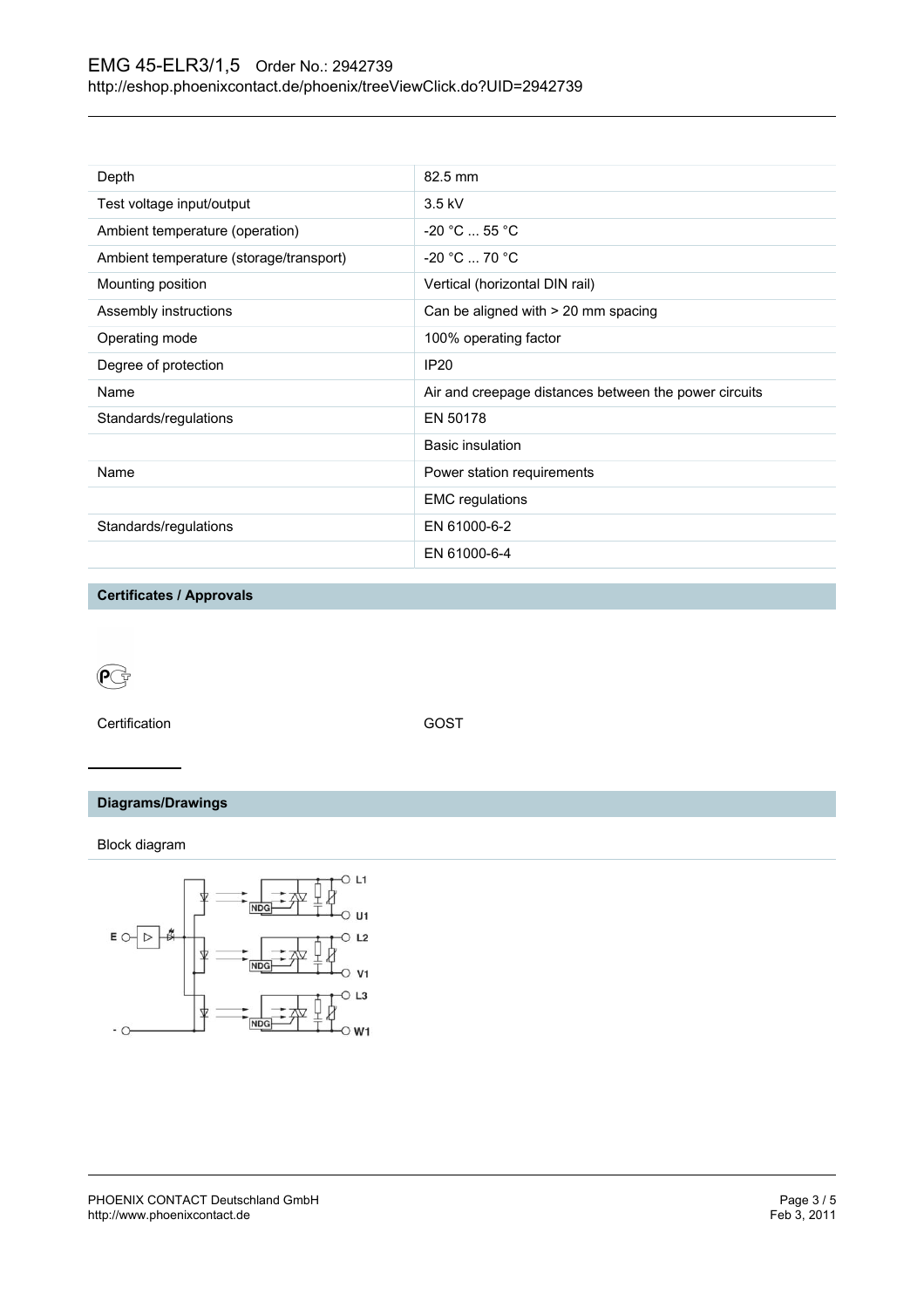